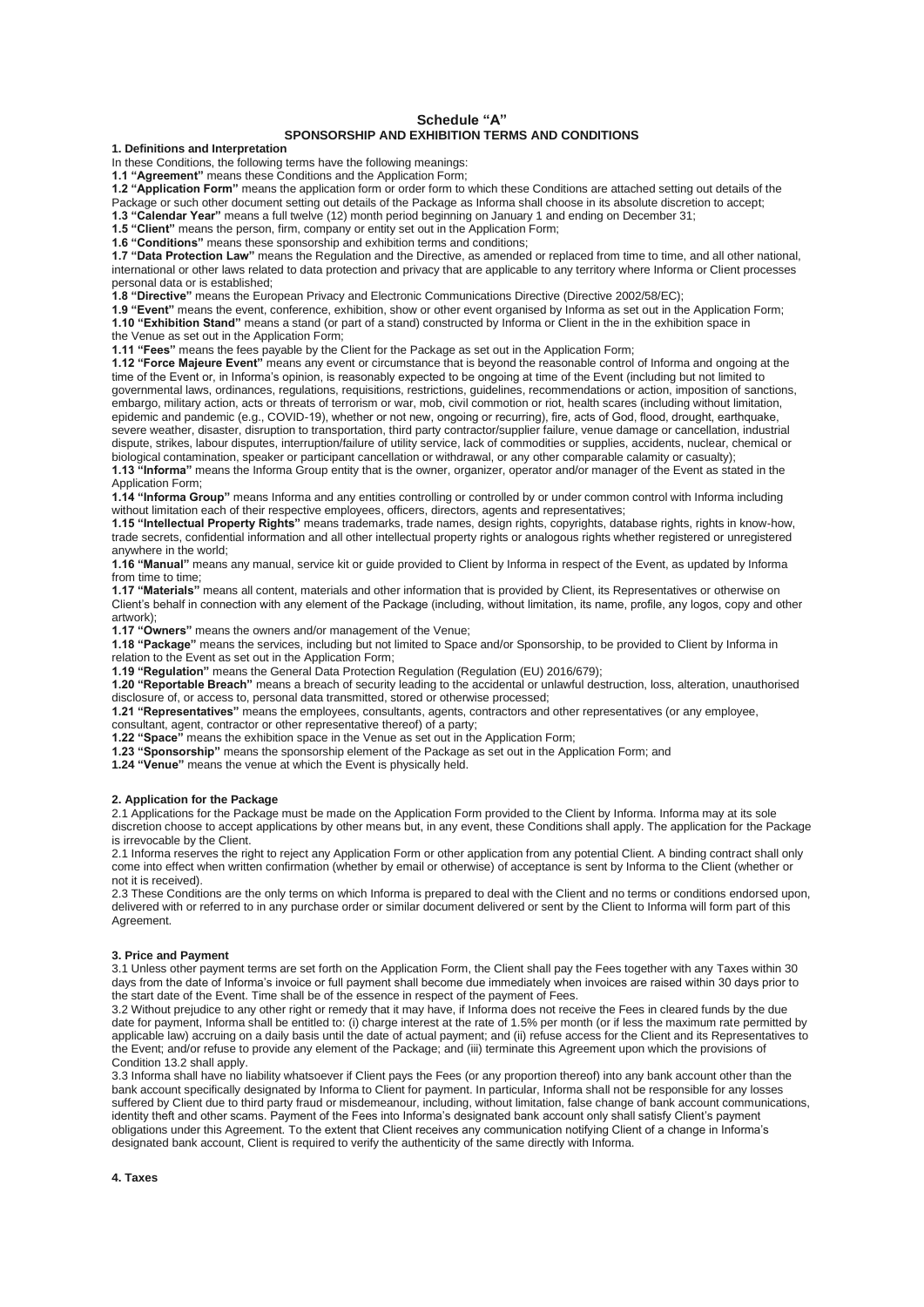It is the intent of the parties that Informa will receive the Fees net of all applicable taxes, including, without limitation, sales, VAT, service or withholding taxes ("Taxes"), all of which shall be paid solely by the Client. If and to the extent that any Taxes are levied upon, or found to be applicable to, the whole or any portion of the Fees, the amount of the Fees shall be increased by an amount necessary to compensate for the Taxes (including, without limitation, any amount necessary to "gross up" for Taxes levied on the increase itself).

# **5. Client's General Obligations**

5.1 The Client shall comply with all laws or regulations or guidelines of any competent authority (including, without limitation, all laws relating to anti-bribery, anti-corruption and trade sanctions) and any terms and conditions, Manual or reasonable instructions or directions issued by Informa or the Owners (including, without limitation, in relation to health and safety, data privacy or security (including information security) requirements).

5.2 The Client warrants that it has the right, title and authority (including, without limitation, that it has the necessary licences) to enter into the Agreement and perform its obligations under it and that the person signing the Agreement on behalf of the Client has the requisite authority to do so.

5.3 The Client and its Representatives must, at all times, conduct themselves in an orderly manner and must not act in any manner which causes offence, annoyance or inconvenience to other sponsors, exhibitors, the Owner, Informa or any visitors/delegates to the Event.

5.4 Client is required to be adequately insured in relation to its activities under this Agreement.

5.5 If applicable, the Client is solely responsible for obtaining passports, visas and other necessary documentation for entrance into the country where the Event is held. If the Client cannot attend the Event due to a failure to obtain such documentation, the Fees shall remain payable in full.

5.6 The Client shall not (and shall procure that its Representatives shall not) do or permit anything to be done that which might adversely affect the reputation or brand of Informa, the Owners or the Event or make any statement that is defamatory, disparaging or derogatory to Informa, the Owners or the Event.

5.7 The Client shall not (and shall procure that its Representatives shall not) cause or permit any damage to the Venue or any part thereof or to any fixtures or fittings which are not the property of the Client.

5.8 All items brought to the Venue by or on behalf of the Client are done so at the Client's own risk and Informa does not accept them into its charge or control.

5.9 The Client agrees that it may not use the Event to leverage any other event in which the Client is a sponsor or participant. 5.10 Client consents to its details (including, without limitation, its name, logo and profile) being published in any show guide, directory and/or other promotional materials prepared in connection with the Event. Although Informa shall take reasonable care in any such publication/display, it shall not be liable for any errors, omissions or misquotations that may occur.

5.11 Client is solely responsible for obtaining any licences, regulatory approvals, customs clearances or other necessary consents required for Client to participate in the Event and display its Materials, including, without limitation, any licences or other necessary consents required for the playing of music or any other audio or visual material by Client.

5.12 All unauthorised photography and the recording or transmitting of audio or visual material, data or information from the Event is expressly prohibited.

5.13 Client acknowledges and agrees that Informa Group and its Representatives shall be permitted to undertake multimedia recording at the Event, which may include, without limitation, recording the Client and its Representatives participating in the Event (the "Content"). Client agrees to make its Representatives aware of such permission for multimedia recording of the Content in advance of the Event. Client acknowledges and agrees (and shall procure that its Representatives acknowledge and agree) that Informa Group is the exclusive owner of all rights in the Content and hereby waives any and all: (a) rights in and to such Content, and (b) claims that Client or its Representatives may have relating to or arising from the Content or its use. Without limitation, Informa Group shall be permitted to use the Content anywhere in the world for promotional and all other purposes, without any payment or compensation. 5.14 Client acknowledges and agrees that the terms of this Agreement (including, without limitation, the amount of the Fees) and the provisions of the Manual shall constitute confidential information of Informa, and Client undertakes that it shall not at any time disclose the same to any third party.

## **6. Specific Terms relating to Space**

6.1 Informa reserves the right to make alterations in the floor plan of the Event or in the specification for the Client's Space in its sole discretion and at any time, which it considers to be in the best interest of the Event including (without limitation) altering the size, shape or position of the Space. If the Space is materially reduced, the Client will receive a pro rata refund of the Fees payable in respect of the Space.

6.2 Informa permits the Client, subject to the terms of the Agreement, to use the Space for the purpose of displaying goods and exhibits at the Event. Such use shall not constitute a tenancy or lease of the Space and the Client acknowledges that it shall have no other rights to or interest in the Space.

6.3 The Client shall not permit the display of any materials or information that do not exclusively relate to the Client's commercial activities. Informa reserves the right to remove from the Exhibition Stand, the Space or the Venue, at the risk and expense of the Client, any exhibit or other item which Informa considers in its reasonable opinion (i) to be in contravention with applicable laws, regulations or the policies or procedures of Informa or of the Owners, (ii) infringes the Intellectual Property Rights of a third party, (iii) is likely to cause offence or annoyance or (iv) is otherwise inappropriate or which does not comply with these Conditions.

6.4 Where agreed by both parties and as specified on the Application Form, Informa or Client will be responsible for setting up the Space for the Client, including where applicable, an Exhibition Stand. The Client is solely responsible for all aspects of dressing and branding the Space including, without limitation, any Exhibition Stand (where applicable).

6.5 Client shall be liable to Informa or any third parties (as the case may be) for any claims relating to the set up of the Space including, without limitation, construction of the Exhibition Stand (where applicable) or any breach of Condition 5.1.

6.6 The Client may not sublet the Space (in whole or in part) without the express prior written consent of Informa. If and to the extent that the Client is permitted to sublet the Space, the Client shall remain responsible for the Space and shall be liable for any breach of the terms of the Agreement by any party to whom the Space is sublet.

6.7 If the Client is in breach of the Agreement or is otherwise engaged in any activity that might jeopardise the safety (including without limitation the data security and information security) of the Event, exhibitors and visitors, Informa reserves the right to suspend or block (temporarily or permanently) access to the Space and remove or block the Client's Representatives from the Event without liability to the Client.

6.8 If the Client wishes to share the Space with any entity that is not a company within the Client's group of companies, it must obtain the prior written consent of Informa. Informa reserves the right to charge the Client additional Fees as a condition to granting any such consent.

6.9 The Client is only permitted to conduct business from its allotted Space or otherwise as permitted under the terms of the Package and shall not canvass, promote, advertise or solicit for business in any other area of the Venue without the prior consent of Informa. 6.10 The Client shall at all times ensure that the Exhibition Stand is staffed by competent personnel and is clean, tidy and well presented during Event opening times failing which Informa reserves the right without liability to arrange for this to be done at the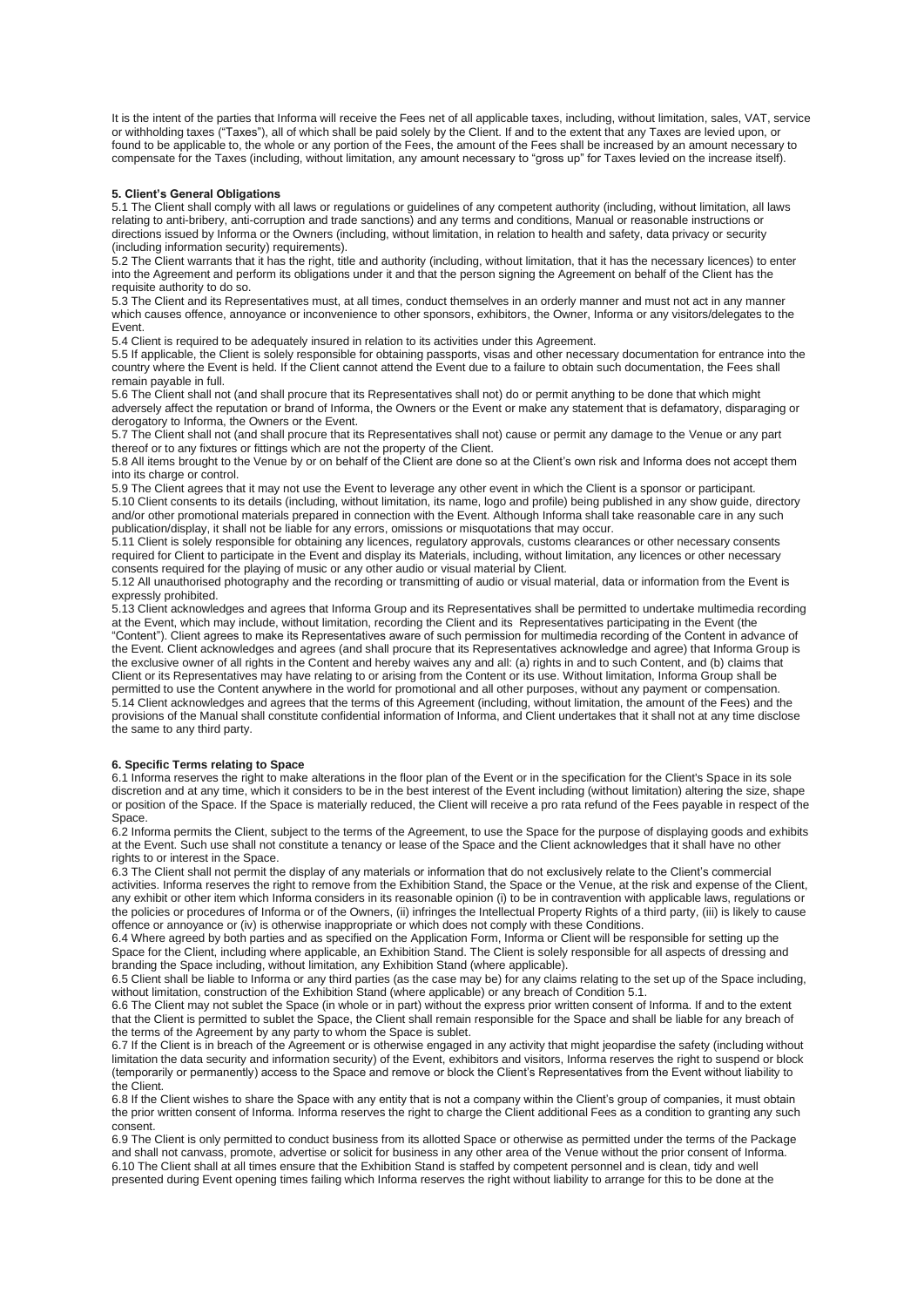### Client's expense.

6.11 The Client undertakes to occupy the Space in time for the opening of the Event and not to close the Exhibition Stand prior to the end of the Event. In the event that the Client fails to comply with this Condition, Informa shall be entitled to terminate the Agreement and the provisions of Condition 13.2 shall apply.

6.12 From time to time, Informa, the Owner and each of their Representatives may enter the Venue at any time to carry out works, repairs or alterations or for any other purposes which they deem necessary ("**Works**"). To the fullest extent permitted by law, Informa, the Owner and each of their Representatives shall not be liable for any damage, loss or inconvenience, howsoever arising, and suffered by the Client and/or its Representatives by reason of any act or omission relating to the Works.

6.13 Client is required to be adequately insured to have an Exhibition Stand. Unless local regulations require a higher minimum insured value as set out in the Application Form, the Client shall take out and maintain at all times both public liability and employee liability insurance against personal injury, death and damage to or loss of property, as those terms are defined by commercial general liability insurance policies, with limits of not less than

\$5,000,000 CAD per occurrence or per claim. Informa shall be entitled to inspect the Client's insurance policy on request.

# **7. Specific Terms relating to Client's Materials**

7.1 The Client shall provide Informa with all Materials which Informa requires to perform its obligations under this Agreement within the deadlines specified by Informa and the Client shall comply with Informa's reasonable requirements and directions in relation to the Materials. If the Client fails to provide the Materials by the deadline and to the specifications required by Informa, Informa reserves the right to refuse to incorporate, print, publish, display or otherwise use the Materials and shall not be required to refund any Fees which shall remain payable in full.

7.2 The Client warrants that the Materials (i) are accurate and complete; (ii) are not in any way defamatory, libellous, obscene, menacing, threatening, offensive, abusive or fraudulent; (iii) are not in any way illegal and that they do not contravene any applicable law or incite or encourage the contravention of any law; (iv) if provided in digital form, are free from any viruses and any other malware or corrupting elements of any kind and that they shall not cause any adverse effect on the operation of any Informa system, publication, website, platform, media or other property and/or on any users of any of the foregoing; and (v) together with all Intellectual Property Rights therein, are owned or duly licensed by Client and they do not infringe the Intellectual Property Rights of any third party. 7.3 While Informa will take reasonable care in relation to the production of material and information incorporating the Materials, Informa

shall not in any event be responsible to the Client for any omissions, misquotations or other errors which may occur except where such losses arise as a result of Informa's gross negligence or wilful misconduct.

7.4 All Materials are subject to approval and acceptance by Informa. Informa reserves the right to in its absolute discretion to reject any Materials at any time after receipt.

7.5 For the purposes of Sponsorship, Informa will use its reasonable endeavours to provide the Sponsorship in the size, position and manner as specified in the Application Form. However, Informa shall not be liable to the Client where reasonable modifications or changes to the Sponsorship (including, without limitation, to the size, position, section or issue of or date of publication) are made by Informa.

7.6 The Client hereby grants to Informa a non-exclusive, worldwide, royalty free licence to use the Materials in connection with the Event and in accordance with the Agreement. The Client also acknowledges that in view of the time and cost required in preparing any publications or other media, in circumstances where the Agreement is terminated, Informa may at its discretion continue to use the name, logo or any other Materials or information provided by the Client after termination of the Agreement, where the time and cost does not allow Informa to remove, delete or cover over such name, logo or other material or information.

7.7 If the Client and / or any of its Representatives is in breach of the Agreement Informa reserves the right to refuse to use any Materials in relation to the Event or the Sponsorship or may remove or delete such Materials without liability to the Client.

## **8. Specific Terms relating to visitor or delegate passes for physical events**

8.1 Where visitor passes and/or delegate passes are issued as part of the Package, they are issued subject to the terms of this Agreement and Informa's separate terms and conditions applicable to visitors and/or delegates are expressly excluded. Only official visitor and delegate passes issued by Informa shall be valid for entry to the Event.

8.2 The Client will be supplied with passes for its Representatives that are working at the Event and such passes must be produced on request at the Event. Informa may refuse entry to any person without a valid pass. Passes are only valid in the name of the person to whom they are issued. Informa may (at its sole discretion) refuse admission to, or eject from the Event, any Client Representative who fails to comply with these terms and conditions or who in the opinion of Informa represents a security risk, nuisance or annoyance to the running of the Event. Client shall procure that its Representatives comply with all reasonable instructions issued by Informa or the Owners at the Event.

8.3 Informa may (at its sole discretion) refuse admission to, or eject from the Event, any Client Representative who fails to comply with these terms and conditions or who in the opinion of Informa represents a security risk, nuisance or annoyance to the running of the Event. Client shall procure that its Representatives comply with all reasonable instructions issued by Informa or the Owners at the Event.

## **9. Limitation of Rights Granted**

9.1 The Client's rights in relation to the Event are strictly limited to those set out in the Package. The Client is not permitted to: (i) establish a website specifically relating to the Event; or (ii) other than in accordance with Condition 9.2, otherwise promote or advertise its association with the Event or Informa or undertake any promotional activity in connection with the Event or Informa in any way otherwise than as set out in the Package or with the prior written consent of Informa.

9.2 Nothing in Condition 9.1 shall prevent the Client from advertising in a proportionate manner on its own website the fact of its attendance and participation in the Event. This includes providing a web link to the Event's website together with any Event logo. Informa may request for any reason at any time that the Client removes any such promotional material from its website and the Client shall be required to comply with any such request promptly. Nothing in the Agreement shall be construed as granting to the Client any right, permission or licence to: (i) use or exploit Informa's or any member of the Informa Group's Intellectual Property Rights; or (ii) otherwise exploit any connection with Informa or any event run by Informa in any way.

### 10. Changes to the Event

Informa reserves the right at any time and for any reason to make changes to the format, content, venue and timings of the Event (including, without limitation, any installation and dismantling periods) without liability. If any such changes are made, this Agreement shall continue to be binding on both parties, provided that the Package may be amended as Informa considers necessary to take account of the changes. Informa will notify the Client of any such amendments to the Package as soon as reasonably practicable.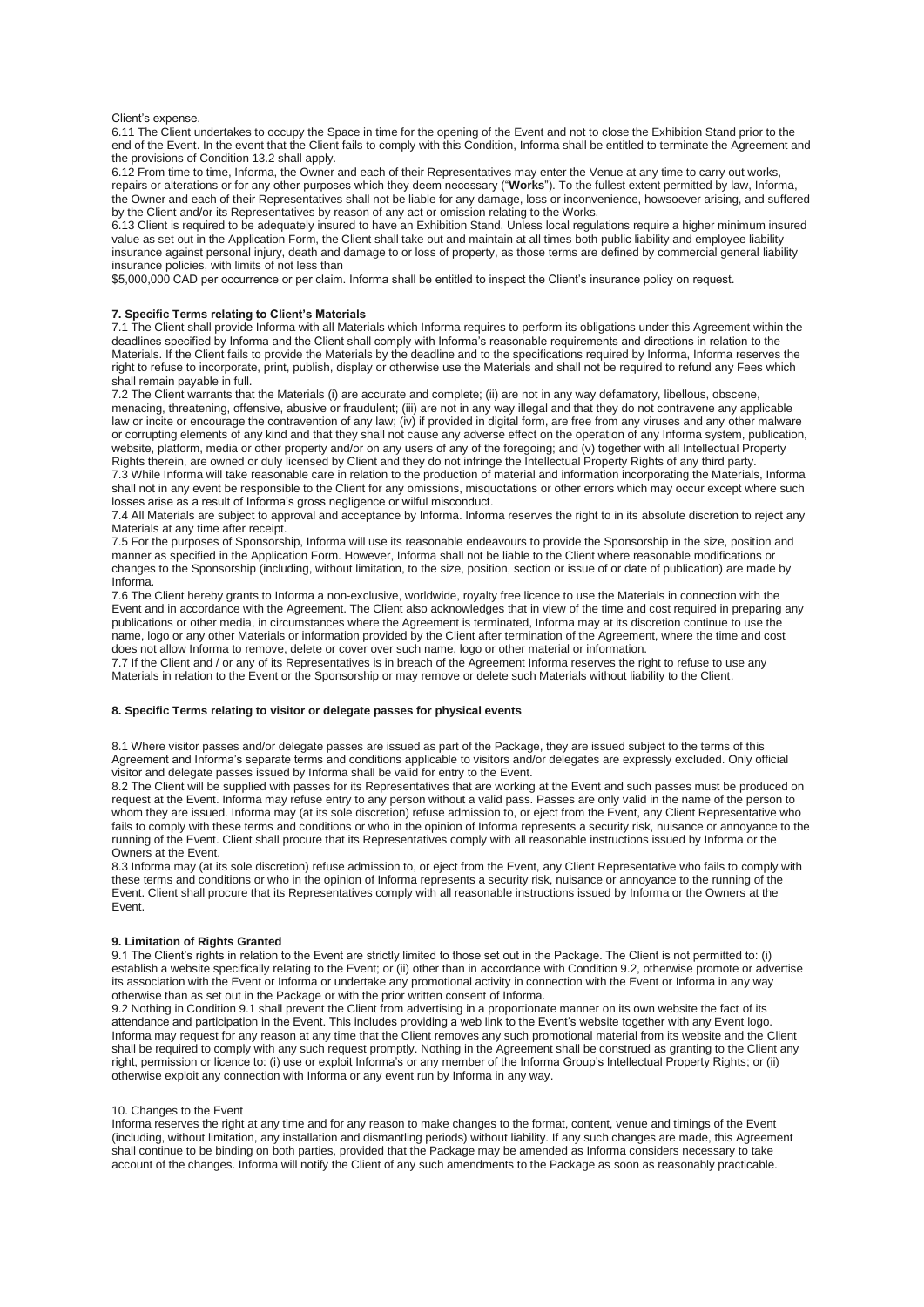### **11. Change of Date or Cancellation of the Event**

11.1 Without prejudice to Condition 17.1, Informa reserves the right to cancel or change the date(s) of the Event at any time and for any reason (including, without limitation, if a Force Majeure Event occurs which Informa considers makes it illegal, impossible, inadvisable or impracticable for the Event to be held), in which case Conditions 11.2 and 11.3 (as applicable) shall apply.

11.2 Where the date(s) of the Event are changed to new date(s) that are within twelve (12) calendar months; or, where the Event is part of an annual series, the rescheduled Event replaces the series edition in the following Calendar Year, this Agreement will continue in full force and effect and the obligations of the parties shall be deemed to apply to the Event on the new date(s) (or the Event in the following Calendar Year as the case may be) in the same way that they would have applied to the original Event. For the avoidance of doubt, nothing in this Condition 11.2 shall excuse the Client from payment of the Fees under the Agreement in accordance with the payment schedule set out in the Application Form.

11.3 Where the Event is cancelled and is not rescheduled in accordance with Condition 11.2 above, this Agreement will terminate without liability provided that, at Client's election, any proportion of the Fees already paid will be refunded or a credit note for the amount of the Fees already paid will be issued and the Client will be released from paying any further proportion of the Fees.

11.4 To the fullest extent permitted by law, Informa shall not be liable to the Client for any loss, delay, damage or other liability incurred resulting from or arising in connection with the changing of the date of the Event or the cancellation of the Event, howsoever arising. The Client acknowledges that provisions of this Condition 11 set out the Client's sole remedy in the event of the changing of the date of the Event or the cancellation of the Event by Informa and all other liability of Informa is hereby expressly excluded.

## **12. Cancellation by Client**

12.1 The application for the Package is irrevocable by Client and, save as expressly stated in the Application Form, Client has no rights to cancel this Agreement. Save as expressly set out in this Agreement or in the Application Form, no refunds shall be given and the Fees shall remain due and payable in full.

12.2 To the extent that the Application Form expressly permits cancellation by Client, Client may cancel the Package on written notice to Informa, except where Informa has the right to terminate this Contract under Condition 13.1. Upon any such cancellation by Client, Client shall pay Informa such cancellation fees as are stated in the Application Form. For the purpose of determining any such cancellation fees, if the Event is rescheduled as a result of a Force Majeure Event the relevant dates shall be fixed by reference to the originally scheduled opening date of the Event and not the new opening date of any Event rescheduled pursuant to Condition 11.2.

### **13. Termination**

13.1 Either party may terminate the Agreement at any time by written notice to the other if that other party: (i) has committed a material breach of any of its obligations under the Agreement and has not remedied such breach (if the same is capable of remedy) within 14 days of receiving written notice of the breach (or such lesser period as would be required for the breach to be remedied in sufficient time prior to the Event); or (ii) goes into liquidation whether compulsory or voluntary or is declared insolvent or if an administrator or receiver is appointed over the whole or any part of the Client's assets or if the Client enters into any arrangement for the benefit of or compounds with its creditors generally or ceases to carry on business or threatens to do any of these things or suffers any analogous event in any iurisdiction

13.2 Without prejudice to any other right or remedy it may have, in the event that Informa terminates the Agreement under the provisions of Conditions 3.2, 6.11 or 13.1 Informa shall not be required to refund any Fees received from the Client and Informa shall be entitled to submit an invoice in respect of the balance (or the whole as the case may be) of the Fees which will become immediately due and payable. Informa shall not be liable to the Client for any loss or damage of any kind resulting from termination of the Agreement and shall have no further obligations under the Agreement or otherwise to the Client.

13.3 Informa may terminate the Agreement without liability immediately at any time by written notice to the Client if Informa determines in its absolute discretion that the provision of the Package to the Client is not in the best interests of the Event or Informa's legitimate commercial interests. In the event that Informa terminates the Agreement pursuant to this Condition 13.3 any proportion of the Fees already paid will be refunded and the Client will be released from paying any further proportion of the Fees. The Client acknowledges that the refund of Fees paid is its sole remedy in the event of termination by Informa under this Condition 13.3 and all other liability of Informa is hereby expressly excluded.

13.4 Upon the giving of notice of termination, without prejudice to any other right or remedy it may have, Informa may prevent all access to the Space, remove any Sponsorship, and, if necessary, remove all Client property (including all Materials) from the Space at the Client's risk and expense and Informa shall be free to re-licence the Space and/or resell the Sponsorship elements of the Package. 13.5 Conditions 7.6 and 9 to 18 (inclusive) shall survive termination of the Agreement

## **14. Liability and Indemnity**

14.1 Informa does not make any warranty as to the Event in general and in particular in relation to: (i) the presence or absence or location of any other sponsor/exhibitor or potential sponsor/exhibitor; or (ii) the benefit or outcome (commercial or otherwise) that the Client may achieve as a result of exhibiting at or sponsoring the Event. Except as set out in these Conditions, to the fullest extent permitted by law, Informa excludes all conditions, terms, representations and warranties relating to the Event and the Package, whether imposed by statute or by the operation of law or otherwise, that are not expressly stated herein.

14.2 Informa Group shall not be liable to the Client for any loss or damage suffered or incurred by the Client in connection with the provision of (or failure wholly or partly of) any services or goods provided by third parties in connection with the Event or the Package, including, without limitation, in relation to the provision of utilities, freight shipment, the transport and delivery of sponsorship and or exhibition materials to the Venue, work undertaken by third party contractors (whether or not Informa sub-contractors) and services provided by the Venue owners. The Client acknowledges that services provided by Informa official or recommended contractors to the Client are the subject of a separate agreement between the Client and the contractor. Although Informa shall use reasonable care in selecting official or recommended contractors, Informa shall not be liable for any loss or damage suffered or incurred by the Client in connection with the provision of services to the Client by such contractors.

14.3 Subject to Condition 14.6: (i) Informa Group shall not be liable to Client for any indirect, consequential, special, incidental or punitive loss or damage, loss of profits, loss of business, loss of opportunity, loss of goodwill, loss or corruption of data or any other type of economic loss or damage; (ii) Informa Group shall have no responsibility or liability for any loss (or theft) of or damage to the person, property and effects of the Client or its Representatives; and (iii) Informa Group's maximum aggregate liability to the Client under the Agreement or otherwise in connection with the Event and/or the Package shall be limited to the total amount of the Fees. 14.4 The Client shall indemnify Informa Group and keep Informa Group fully and effectively indemnified against any loss of or damage to any property or injury to or death of any person caused by any act or omission of the Client, its Representatives or its invitees.

14.5 The Client shall indemnify Informa and keep Informa Group fully and effectively indemnified against all losses, claims, damages and expenses (including, without limitation, reasonable legal fees) incurred by Informa Group as a result of a third party claim that either: (i) the display of any products, documents or other materials exhibited by the Client at the Event; or (ii) Informa's receipt or use of